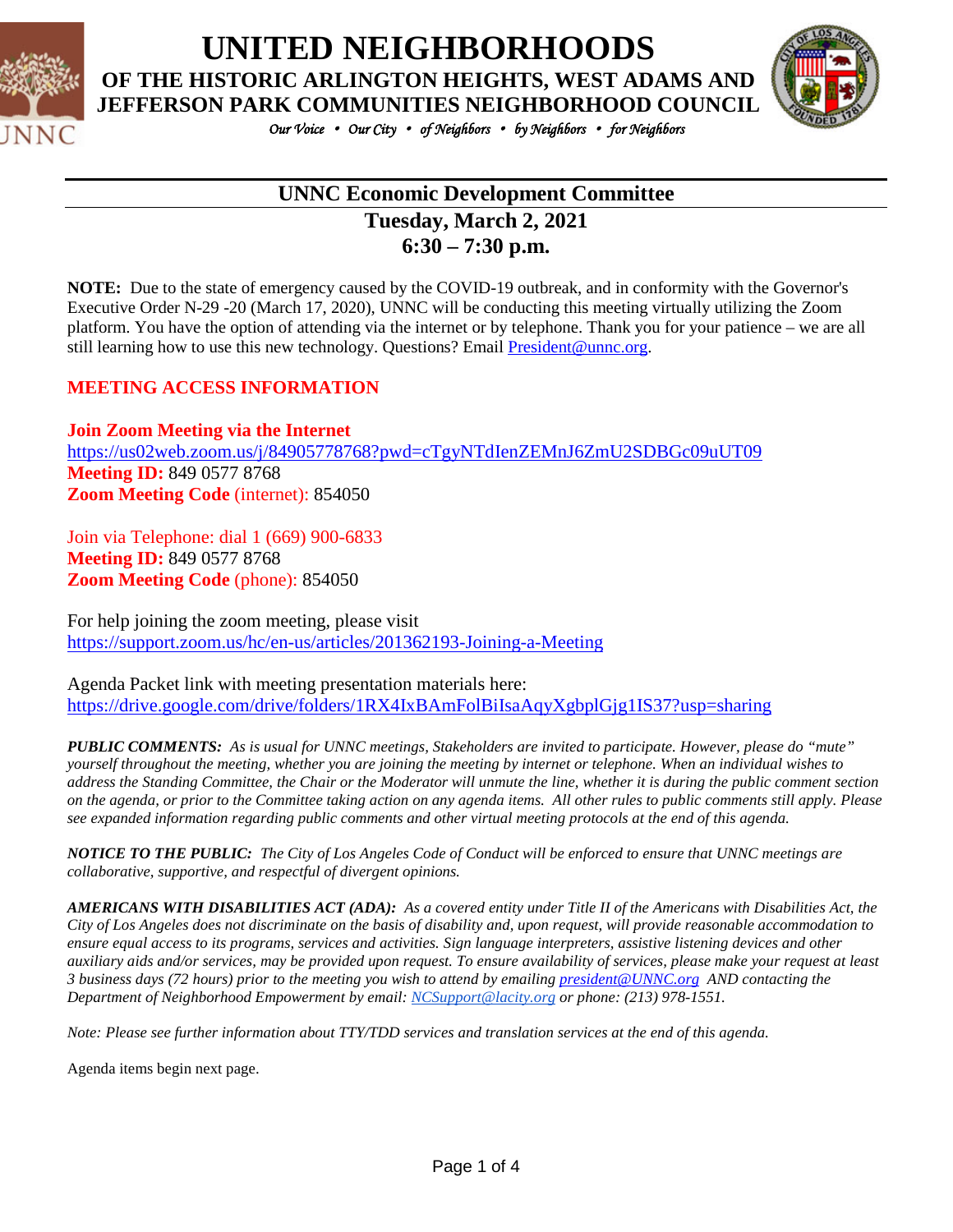

# **UNITED NEIGHBORHOODS OF THE HISTORIC ARLINGTON HEIGHTS, WEST ADAMS AND**



*Our Voice* • *Our City* • *of Neighbors* • *by Neighbors* • *for Neighbors* 

### **AGENDA**

- 1). Welcome & Call to Order; Introductions; Approval of the Agenda
- 2). Public Comments (1-2 minutes per speaker)
- 3). Economic Development Committee Missions and Goals: Review Draft -- DISCUSSION AND ACTION

4). Discussion regarding how UNNC may be able to help local small businesses begin their post-pandemic recovery -- DISCUSSION

5). Next steps/ Ideas for next meeting**;** set next meeting date – DISCUSSION AND POSSIBLE ACTION

6). Adjourn

*Time allocations for agenda items are approximate and may be shortened or lengthened at the discretion of the Chairperson.*

Comments from the public on agenda items will be heard only when the respective item is being considered. Comments from the public on other matters not appearing on the agenda that are within the Board's or Committee's jurisdiction will be heard during the General Public Comment period. Please note that under the Brown Act, the Board or Committee is prevented from acting on a matter that you bring to its attention during the General Public Comment period; however, the issue raised by a member of the public may become the subject of a future Board or Committee meeting. Public comment is limited to 1 minute per speaker, unless waived by the presiding officer of the Board or Committee.

The agendas for the UNNC meetings are normally posted for public review at some locations that are currently closed due to the COVID-19 crisis. However, this agenda is posted at the following location: South Seas House, 2301 West 24<sup>th</sup> Street, Los Angeles 90018. The agenda is also posted at the UNNC's official website at [www.UNNC.org.](http://www.unnc.org/)where you can also sign up to be notified of future meetings and events. Stakeholders may also subscribe to the City of Los Angeles Early Notification System (ENS), through the City's website at www.lacity.org, to receive notices for UNNC meetings. For more information, you may contact UNNC's President, a[t president@UNNC.org](mailto:president@UNNC.org) or at 323-731-8686.

**Please note**: All UNNC stakeholders are invited to participate in UNNC Standing Committee meetings. UNNC's Governing Board appoints Committee Chairs and Co-Chairs annually; these positions are open to all stakeholders. Per UNNC practice and policy, all stakeholders present at a Standing Committee meeting, including members of UNNC's Governing Board, are considered to be members of that committee for the duration of that meeting, and may equally participate, including by making motions and voting. Any action taken at the meeting is only a recommendation to the Governing Board; no Standing Committee may act on behalf of the Governing Board without prior authorization. UNNC's Governing Board members may be in attendance at its Standing Committee meetings as participants or observers. Per the California Open Meetings Act ("The Ralph M. Brown Act"), in accordance with Government Code Chapter 9 / meetings [54950 - 54963], Section 54952 (b), UNNC's Standing Committees are "legislative bodies" for the purposes of this Chapter. And, in accordance with Section 54952.2. (c) (6), nothing in this section prevents the attendance of a majority of the members of a legislative body at an open and noticed meeting of a standing committee of that body.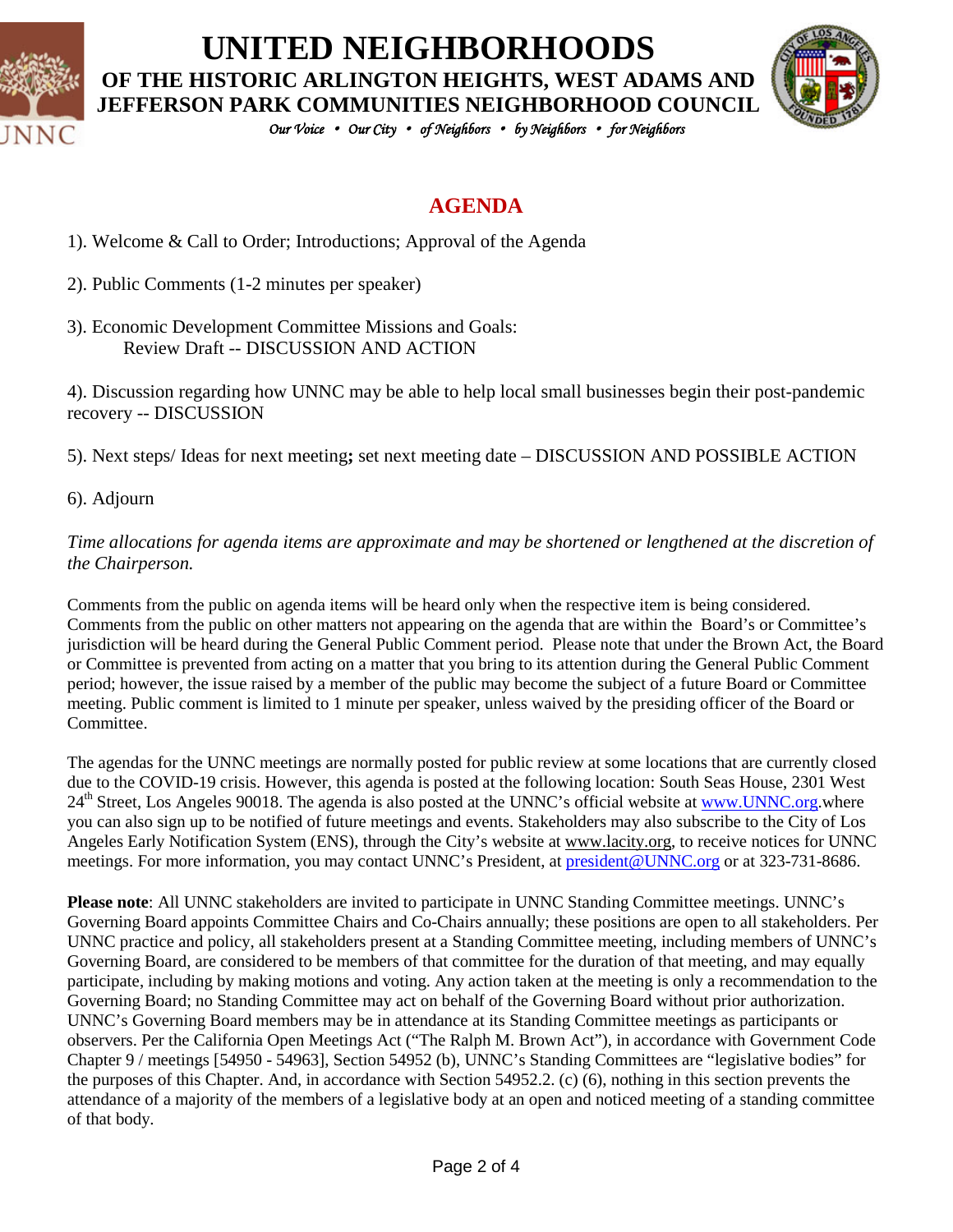

# **UNITED NEIGHBORHOODS OF THE HISTORIC ARLINGTON HEIGHTS, WEST ADAMS AND JEFFERSON PARK COMMUNITIES NEIGHBORHOOD COUNCIL**



*Our Voice* • *Our City* • *of Neighbors* • *by Neighbors* • *for Neighbors* 

#### **Telecommunication Relay Services**

Telephone communication is one of the most important forms of communication in society today. Due to advancements in technology, telephone devices have evolved with new services and capabilities. Individuals who are deaf and hard of hearing, and individuals with a speech disability are following these trends and are rapidly migrating to more advanced telecommunications methods, both for peer-to-peer and third-party telecommunications relay service (TRS) communications.

Telecommunications Relay Service is a telephone service that allows persons with hearing or speech disabilities to place and receive telephone calls. TRS is available in all 50 states, the District of Columbia, Puerto Rico and the U.S. territories for local and/or long distance calls. TRS providers - generally telephone companies - are compensated for the costs of providing TRS from either a state or a federal fund. There is no cost to the TRS user. What forms of TRS are available? There are several forms of TRS, depending on the particular needs of the user and the equipment available: TRS includes: Text to Voice TIY-Based TRS; Speech-to-Speech Relay Service; Shared Non-English Language Relay Service; Captioned Telephone Relay Service; Internet Protocol Relay Service; and Video Relay Service.

Please visit this site for detail descriptions: https://www.fcc.gov/consumers/guides/telecommunications-relay-service-trs.

Don't hang up! Some people hang up on TRS calls because they think the Communications Assistant (CA) is a telemarketer. If you hear, "Hello. This is the relay service .. . " when you pick up the phone, please don't hang up! You are about to talk, through a TRS provider, to a person who is deaf, hard-of-hearing, or has a speech disability.

If you have limitations hearing or speaking a specially-trained CA can relay telephone conversations for all of your calls. In California, dial 711to reach the California Relay Service (CRS). If you prefer having your calls immediately answered in your mode of communication, dial one of the toll-free modality- and language-specific numbers below. The call will be routed to the CRS provider.

TTY/VCO/HCO to Voice 1-800-735-29291/English 800-855-3000/Spanish

Voice to TTY/VCO/HCO 1-800-735-2922/English 1-800-855-3000/Spanish

From or to Speech-to-Speech 1-800-854-7784/ English & Spanish

Federal regulations specify very strict confidentiality requirements for CAs of all Relay services. No part of the conversation that takes place between callers is revealed or recorded in written, verbal, or any other form. CRS CAs do not participate in the conversation and acquire no benefit from information relayed.

For referrals to state provided services please visit<https://ddtp.cpuc.ca.gov/homepage.aspx>

For more information about FCC programs to promote access to telecommunications services for people with disabilities, visit the FCC's Disability Rights Office website[, https://www.fcc.gov/accessibility](https://www.fcc.gov/accessibility)